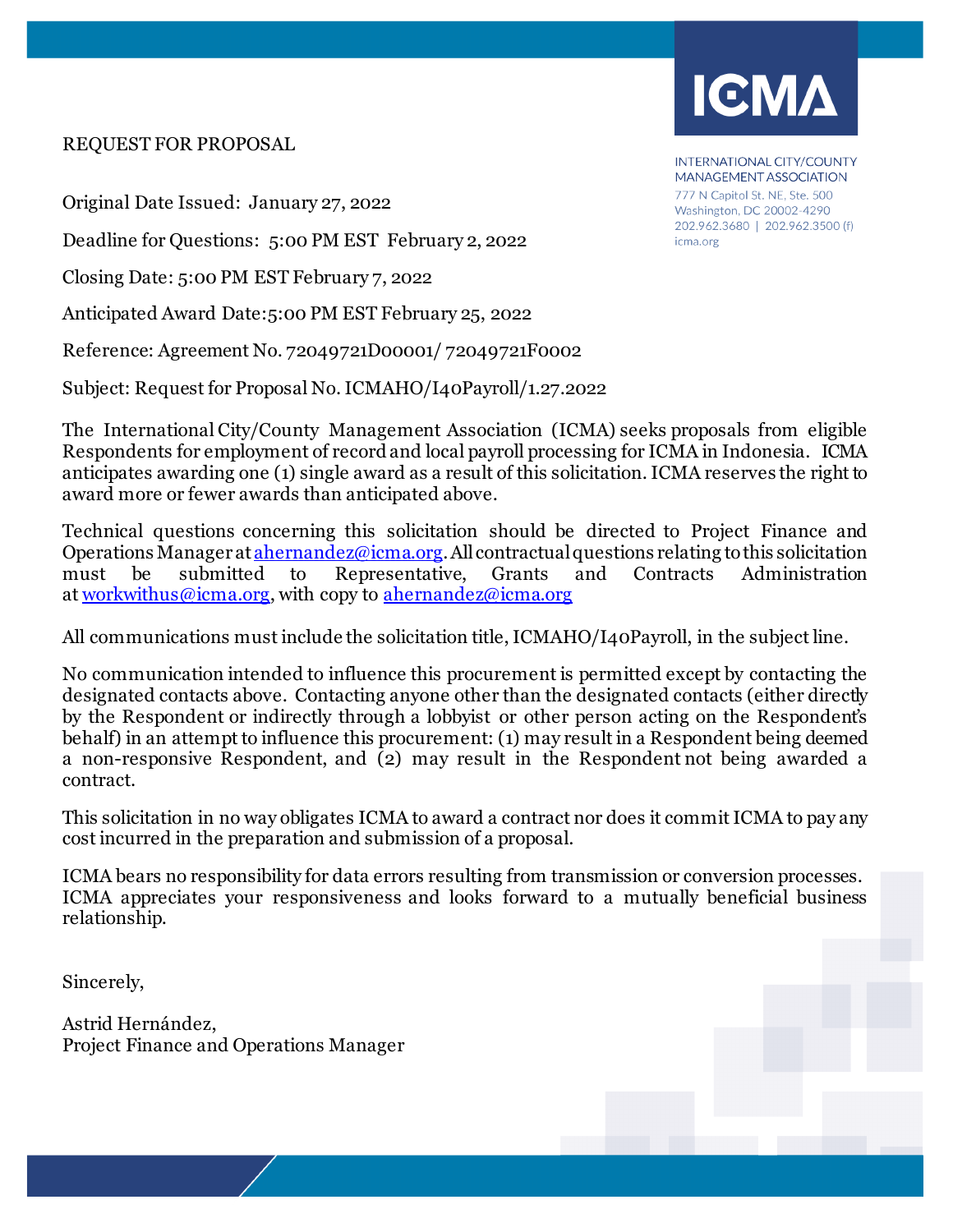### **PURPOSE**

ICMA seeks a qualified service provider for employment of record and local payroll processing to comply with local labor laws for a USAID-funded project in Indonesia.

### **ABOUT ICMA**

ICMA advances professional local government worldwide through leadership, management, innovation, and ethics. ICMA provides member support, data and information, peer and resultsoriented technical assistance, and training and professional development to more than 11,000 ICMA members who are city, town, and county managers and other local government staff and experts. The management decisions made by ICMA's members affect millions of individuals living in thousands of communities, from small villages and towns to large metropolitan areas.

ICMA is a 501(c)(3) nonprofit organization founded in 1914 that offers a wide range of services to its members and the local government community. The organization is an internationally recognized publisher of information resources ranging from textbooks and survey data to topical newsletters and e-publications. ICMA provides technical assistance to local governments in developing and decentralizing countries, helping them to develop professional practices and ethical, transparent governments. The organization performs a wide range of mission-driven grant and contract-funded work both in the U.S. and internationally, which is supported by federal government agencies, foundations, and corporations.

For more information regarding ICMA's programs and services, please go to [www.icma.org.](http://www.icma.org/)

ICMA's Dun and Bradstreet number is 072631831

### **SCOPE OF WORK**

### I. **BACKGROUND**

USAID/ Indonesia ERAT/Tata Kelola Pemerintahan yang Efektif, Efisien, dan Kuat (Effective, Efficient and Strong Governance) Activity with the goal for the citizens of Indonesia to benefit from effective local government by increasing the quality of policy implementation and service delivery at the subnational level. The goal will be achieved through three interrelated intermediate results (IRs):

- (1) Coherence between national and subnational policies strengthened.
- (2) Performance of local service delivery enhanced; and
- (3) Local budget allocation and execution improved.

In collaboration with The Asian Foundation (TAF) , the project prime, ICMA will provide a variety of tasks/services under each of the components covering various technical areas to address USAID/Indonesia's strategic development objectives.

ICMA will contract with a service provider to serve as of employment of record and provide complete payroll services throughout the duration of the Project which



ICMAHO/I40Payroll/1.27.2022 Page 2 of 7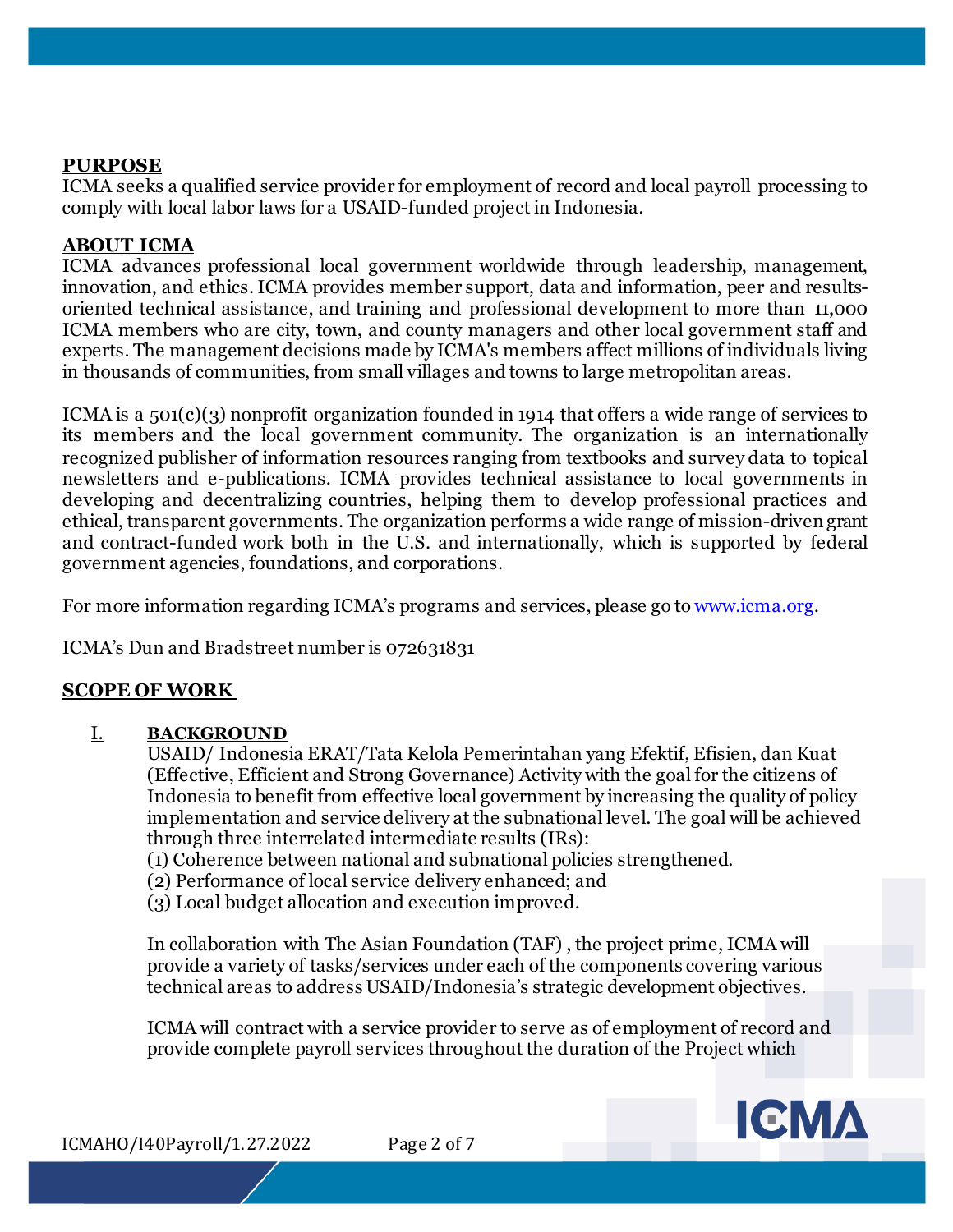currently has an end date of January 12, 2026. Under the specific USG project, ICMA will hire thirty-four (34) Indonesian local staff as for the positions listed below:

| <b>Title</b>                         | <b>Number of</b> | <b>Monthly</b> |           |
|--------------------------------------|------------------|----------------|-----------|
|                                      | employees        | Salary (USD)   |           |
| <b>Public Administration Advisor</b> |                  |                | 4,463.33  |
| Intergovernmental Engagement Advisor | 1                |                | 3,324.15  |
| <b>Smart Cities Specialist</b>       |                  |                | 3,570.66  |
| Performance Management Specialist    | 1                |                | 3,570.66  |
| <b>District Coordinator</b>          | 30               |                | 1,333.36  |
| Total                                | 34               |                | 54,929.60 |

Staff will be based as follow: four  $(4)$  in Jakarta, and thirty  $(30)$  in six  $(6)$  of the following provinces North Sumatra, Banten, West Kalimantan, East Java, South Sulawesi, and East Nusa Tenggara.

## II. **DELIVERABLES**

- 1. Serve as the employer of record for the staff ICMA needs to hire for the ERAT activity, this includes preparing a locally compliant employment agreement, social security registration and enrolment, as well as coordinating local mandatory benefits enrollment, and any additional benefit ICMA will offer to staff, and payroll set up for employee(s). ICMA will conduct all the recruitment process and will provide the documentation(CV, background check, and Biodata) for the provider to serve as employer of record.
- 2. Monthly payroll processing services :
	- Act as nominal employer for the employee
	- Handle all necessary monthly payroll including:
		- $\sqrt{\ }$  Preparation and filing of monthly tax reports with the ITO
		- ✓ Health insurance
		- ✓ Social security insurance
		- ✓ Transferring salary to employees every month after deductions
		- $\sqrt{\ }$  Issuance of salary slips
	- Provide ICMA monthly payroll ledgers and electronic evidence of payment to the employee and to the relevant Indonesian authorities
	- Provide payroll invoices to ICMA
- 3. Expense reimbursement, when necessary and upon client's prior approval to reimburse travel expenses to staff
- 4. Annual reports:
	- Prepare and file annual payroll returns
	- Prepare and distribute annual pay record to each employee



ICMAHO/I40Payroll/1.27.2022 Page 3 of 7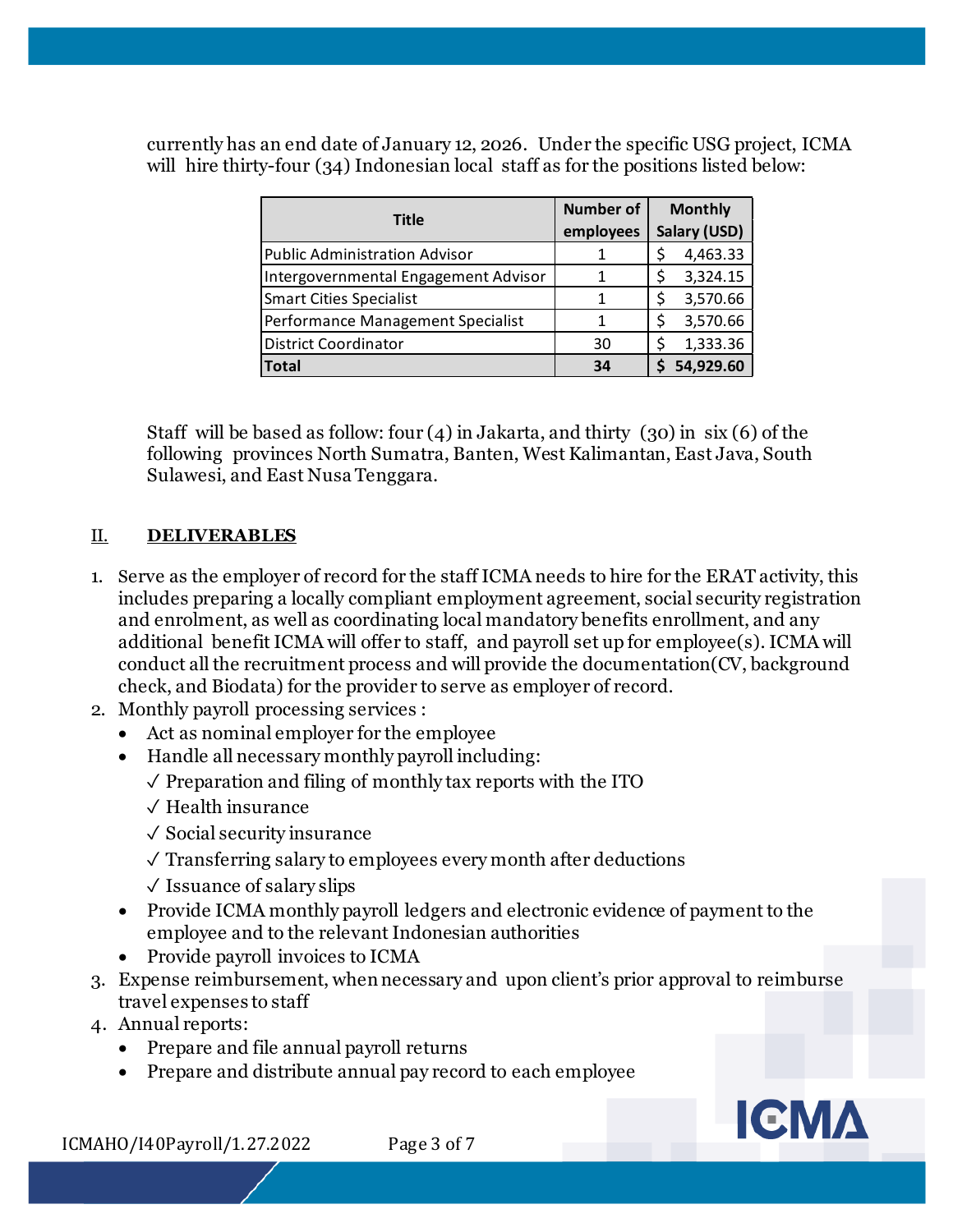- Complete compliance requirements of the EOR entity
- 5. Employee off boarding

# III. **SUBMISSION REQUIREMENTS**

| 1. A.                                           | Please limit to no more than two pages.                                                                                                                                                                                                                                                                                                                                                                                                                                                                                                                                                                                                                                                                                                                                                                                                                                                      |
|-------------------------------------------------|----------------------------------------------------------------------------------------------------------------------------------------------------------------------------------------------------------------------------------------------------------------------------------------------------------------------------------------------------------------------------------------------------------------------------------------------------------------------------------------------------------------------------------------------------------------------------------------------------------------------------------------------------------------------------------------------------------------------------------------------------------------------------------------------------------------------------------------------------------------------------------------------|
| Company profile:                                | 1. Provide a description of your business<br>2. Provide the year established in the current business for the<br>services requested in this request for proposal.<br>3. Provide a list of foreign NGO references that includes<br>USAID or other USG agency project funded clients.                                                                                                                                                                                                                                                                                                                                                                                                                                                                                                                                                                                                           |
| 1. B.<br>Work<br>Experience<br>and Methodology: | 4. A description of the types and sizes of client organizations<br>served, as well as a sample client list indicating the type of<br>services rendered.<br>5. Describe your past experience providing similar services to<br>U.S international organizations and/or U.S. international<br>NGOs operating in Indonesia.<br>6. Provide a detailed outline of onboarding and the payroll<br>process and what inputs will be needed from ICMA to<br>complete the cycle.<br>7. Include turn-around times and details about the business<br>technologies or tools your firm utilizes to carry out this task.<br>8. Confirm your firm's ability to complete all tasks listed in<br>section II, Deliverables. If there is any task your firm cannot<br>complete, provide a detailed narrative to explain why.<br>9. Provide any other information you believe may be pertinent<br>to our evaluation. |
| Pricing:<br>2.                                  | ICMA will consider a proposal that is either a fixed fee per staff, or<br>a percentage of salary.<br>10. Provide fees and estimated cost for each service requested<br>in USD using the staffing information provided. Specifically<br>note whether your proposal is fixed fee or percentage rate<br>based. Fixed fees proposed should include out-of-pocket<br>expenses (e.g., bank fees).<br>11. Bidders should also clarify whether there are any adjustments<br>in rate if the number of employees under the agreement                                                                                                                                                                                                                                                                                                                                                                   |

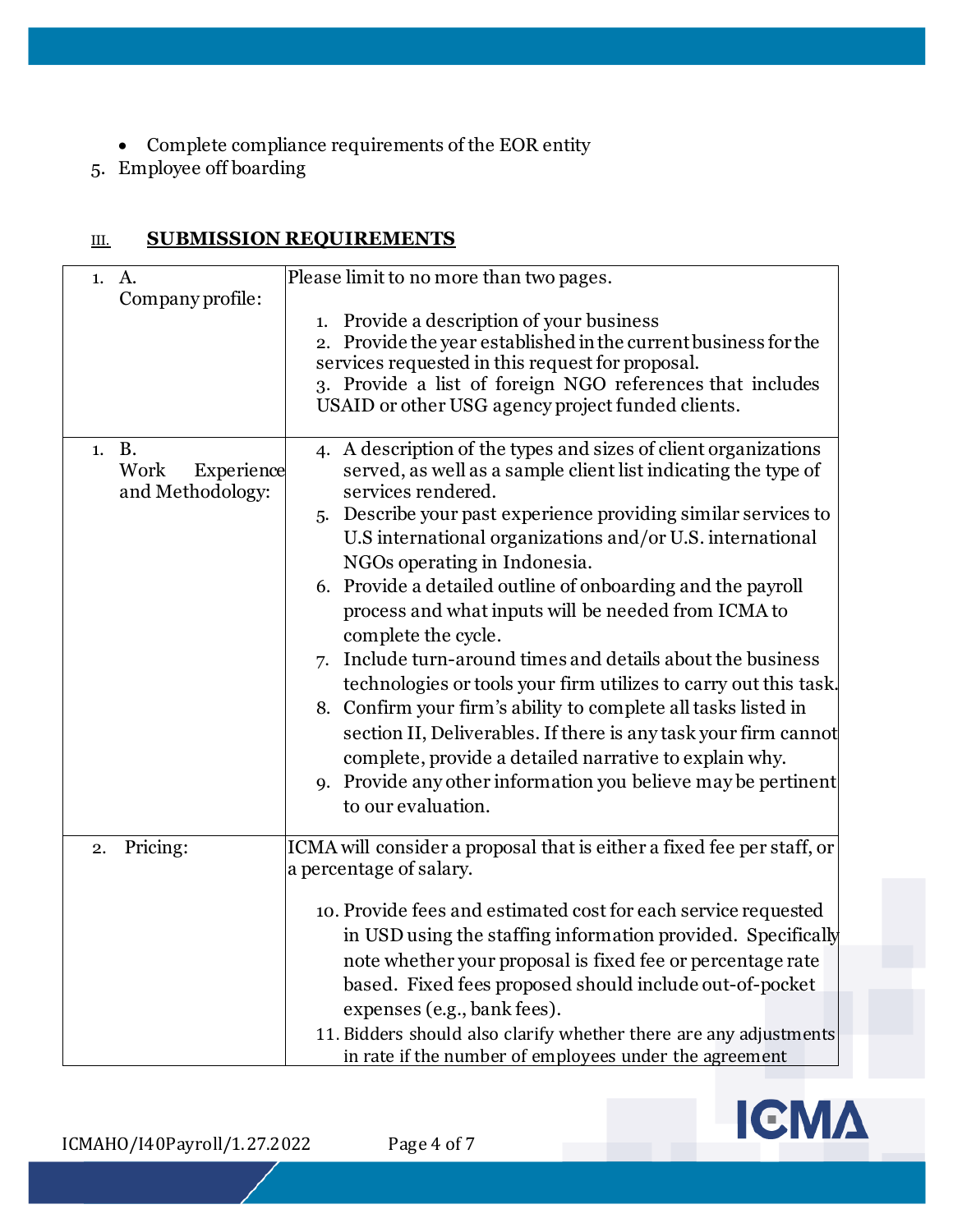| changes (i.e. 0-10 employees, 11-50 employees, etc) and<br>provide the basis for the adjustment. |
|--------------------------------------------------------------------------------------------------|
| 12. What additional costs, if any, may we expect to be billed                                    |

# **TYPE OF CONTRACT TO BE AWARDED**

**TBD** 

## **CONTRACT TERM AND DELIVERY DATES**

ICMA expects Payroll services in this scope of work will be completed over a period of four (4) years. Final delivery dates will be negotiated upon award.

## **EVALUATION AND AWARD PROCESS**

Offers will be evaluated based upon:

- 1. ability to match the qualifications set forth in this solicitation
	- a. section  $1(15%)$
	- b. section 2 (35%)
- 2. price (50%)

ICMA reserves the right to award under this solicitation without further negotiations. The respondents are encouraged to offer their best terms and prices with the original submission.

## **INSTRUCTIONS TO THE RESPONDENTS**

Respondents interested in providing the services described above should submit a proposal following the prescribed format in the Submission Requirements section of this RFP.

Adherence to the proposal format by all respondents will ensure a fair evaluation with regard to the needs of ICMA. Respondents who do not follow the prescribed format may be deemed nonresponsive. A letter transmitting the proposal must be signed by an officer of the firm authorized to bind the respondent as required by this solicitation.

- 1. Transmission letter
- 2. Package no more than seven (7) pages not including required forms
- 3. Completed and signed required forms

Packages must be submitted electronically to Project Finance and Operations Manager at [ahernandez@icma.org](mailto:ikaushansky@icma.org) with a subject line noting the RFP title and number found on page one of this solicitation. No phone calls please.

Applications received after the closing date and time stated on the top of page 1 will be rejected.

### **APPENDICES (REQUIRED FORMS)**

ICMAHO/I40Payroll/1.27.2022 Page 5 of 7

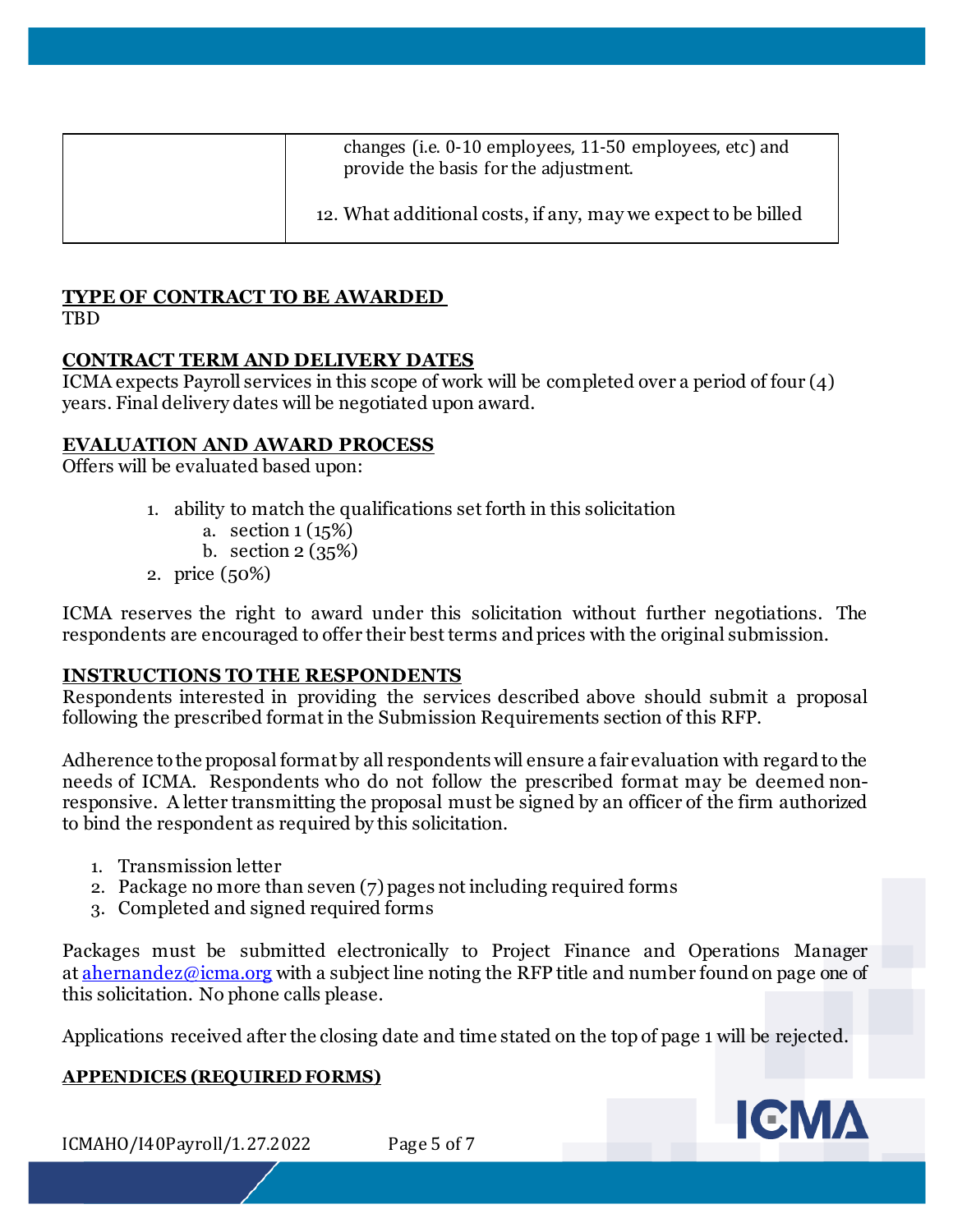W-9 or W-8, as applicable New Vendor Form

#### **GENERAL CONDITIONS**

Proposal Submission - Late proposals and proposals lacking the appropriate completed forms will be returned. Faxed proposals will not be accepted. Proposals will not be accepted at any other ICMA location other than the email address above. If changes are made to this solicitation, notifications will be sent to the primary contact provided to ICMA from each Respondent. ICMA takes no responsibility for effective delivery of the electronic document. The vendor offer will be rejected, if the vendor modifies or alters the electronic solicitation documents. Contract Award - ICMA anticipates making one award under this solicitation. It may award a contract based on initial applications without discussion or following limited discussion or negotiations. Each offer should be submitted using the most favorable cost and technical terms. ICMA may request additional data or material to support applications. ICMA expects to notify Respondents by July 2, 2018 whether your proposal has been selected to receive an award.

Limitation - This solicitation does not commit ICMA to award a contract, pay any costs incurred in preparing a proposal, or to procure or contract for services or supplies. ICMA reserves the right to accept or reject any or all proposals received, to negotiate with all qualified sources, or to cancel in part or in its entirety the solicitation when it is in ICMA's best interest.

Disclosure Requirement - The Respondent shall disclose any indictment for any alleged felony, or any conviction for a felony within the past five years, under the laws of the United States or any state or territory of the United States, and shall describe circumstances for each.

When a Respondent is an association, partnership, corporation, or other organization, this disclosure requirement includes the organization and its officers, partners, and directors or members of any similarly governing body. If an indictment or conviction should come to the attention of ICMA after the award of a contract, ICMA may exercise its stop-work right pending further investigation or terminate the agreement.

No Gifts - It is ICMA's Policy that no gifts of any kind and of any value be exchanged between respondents and ICMA personnel. Discovery of the same will be grounds for disqualification of the Respondent from participation in any ICMA's procurements and may result in disciplinary actions against ICMA personnel involved in such discovered transactions.

Equal Opportunity - In connection with the procurement of the specified services, the firm warrants that it shall not discriminate because of race, color, religion, sex, national origin, political affiliation, non-disabling physical and mental disability, political status, matriculation, sexual orientation, gender identity or expression, genetic information, status as a veteran, physical handicap, age, marital status or any other characteristic protected by law.

Small and Disadvantaged Businesses - ICMA shall use good faith efforts to provide contracting and procurement opportunities for SBD's. SDB categories include minority business enterprises (MBE), woman-owned business enterprises (WBE), small veteran and disabled veteran owned



ICMAHO/I40Payroll/1.27.2022 Page 6 of 7